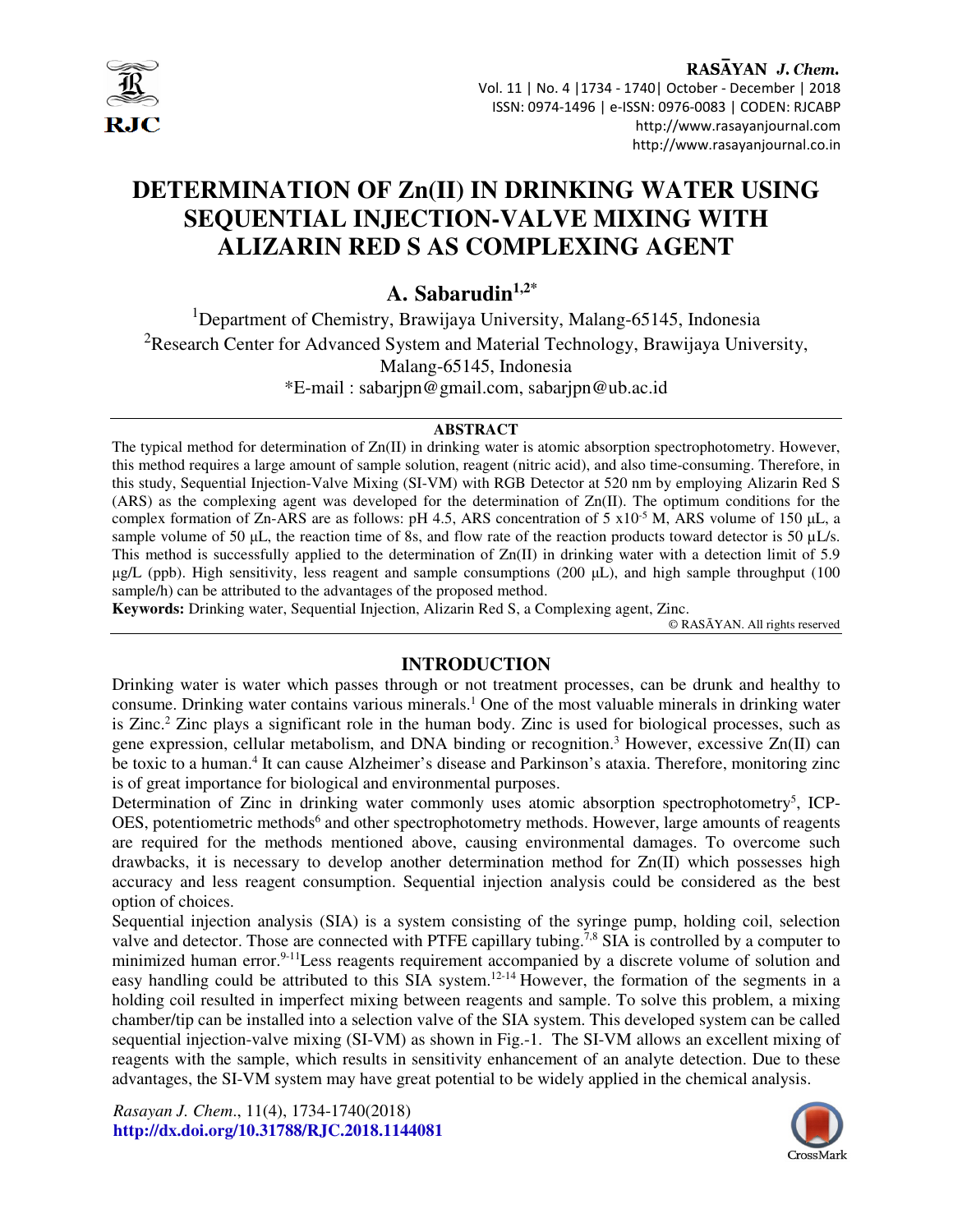## RASAYAN J. Chem.

Vol. 11 | No. 4 |1734 - 1740| October - December | 2018

Alizarin Red S (sodium 1,2-dihydroxy-9,10-anthraquinone-sulphonate) is used for bio-labeling<sup>15</sup>, and a complexing agent for trace metal ion.<sup>16</sup> It can form a specific color with some metal ions.<sup>17</sup> Therefore, in this work, Alizarin Red S(ARS) was applied as a complexing agent to determine Zn(II) in drinking water using the SI-VM method. Some factors affecting the sensitivity of the proposed method, which includes physical and chemical parameters, were gently investigated. With a detection limit of 5.9 µg/L, total reagent and sample of 200 µL, and an analysis time of 36s for 1 sample, the proposed SI-VM system provides superiority over other method reported so far.

# **EXPERIMENTAL**

### **Chemicals and Instrumentation**

All Chemicals used for this work were of analytical grades. Alizarin Red S (ARS), zinc sulfate heptahydrate, nitric acid, and sodium hydroxide were obtained from Merck. Instrumentation applied for this analysis is the SI-VM composed of a syringe pump (SP; Hamilton, Reno, Nevada, USA) with capacity 2500 µL, eight-port *selection valve* (SL; Hamilton, Reno, Nevada, USA), pump, and detector colorimeter RGB-LED at 520 nm. All parts of this system were controlled by a computer using homemade software prepared with a Visual Basic Program.

## **The Operation Procedures of the SI-VM**

The flow manifold of the SI-VM system used in this work was illustrated in Fig.-1. The operating procedures of the SI-VM system throughout experiment consist of three steps, such as washing, filling PTFE lines, and measurement as the following procedures:

### **Washing Step**

The syringe valve is set in "*in*" position, and then the syringe pump is moved to aspirate 2500µL of distilled water with the flow rate of 100<sub>µ</sub>L/s. Then, syringe valve is set in "*out*" position to dispense water into the holding coil and all PTFE lines which are connected to all ports of selection valve with the flow rate of 50µL/s.

## **Filling PTFE Lines with a Solution**

Syringe valve is in "*out*" position. Then, a syringe pump is set to aspirate 500 $\mu$ L of ARS via the port 3 of SL at a flow rate of 50µL/s. Afterward, a syringe pump is arranged to aspirate 500µL of Zn (II) sample via the port 4 of SL at a flow rate of 50µL/s. All residual solutions are kept in the holding coil. In the next step, a syringe pump is set to aspirate 1500µL (flow rate: 100µL/s) of distilled water, and subsequently, dispense water and the residual solutions to the waste chamber via port 7 of SL. After filling PTFE line with a solution, the SI-VM system is ready for measurement of  $Zn(II)$  in drinking water samples.

#### **Measurement Step**

Syringe valve is in "*out*" position. Then, a syringe pump is set to aspirate 50 $\mu$ L of Zn(II) sample via the port 4 at a flow rate of 50µL/s. Afterward, a syringe pump is set to aspirate 150µL of ARS at a flow rate of 50µL/s. Sample and ARS are then dispensed into valve mixing via port 1 (flow rate: 50µL/s). The mixture is left to stand for 8s in the VM. After complete reaction, the mixture is sent back to the holding coil. Then, a syringe pump is set to aspirate 1800<sub>µ</sub>L of distilled water at flow rate of 100µL/s. Finally, the mixture of solution ( $Zn-ARS$ ) as dispensed into the detector for measurement of  $Zn(II)$  concentration at the wavelength of 520 nm. In this step, distilled water is also dispensed via the port 2 of SL at a flow rate of 50µL/s.

## **RESULTS AND DISCUSSION**

Sensitivity is greatly important for the analysis of  $Zn(II)$  through complexation with ARS. Therefore, some parameters affecting the sensitivity of the proposed SI-VM system which includes chemical parameters (pH and concentration of ARS) and physical parameters (volume of ARS, reaction time, and flow rate) were investigated in detail.

## **Optimization of Chemical Parameters**

Figure-2 showed the effect of pH on the absorbance of Zn-ARS complex using the SI-VM system. At pH  $\leq$  4, it seems that the Zn-ARS complex could not be formed. From Fig.-2, the highest and stable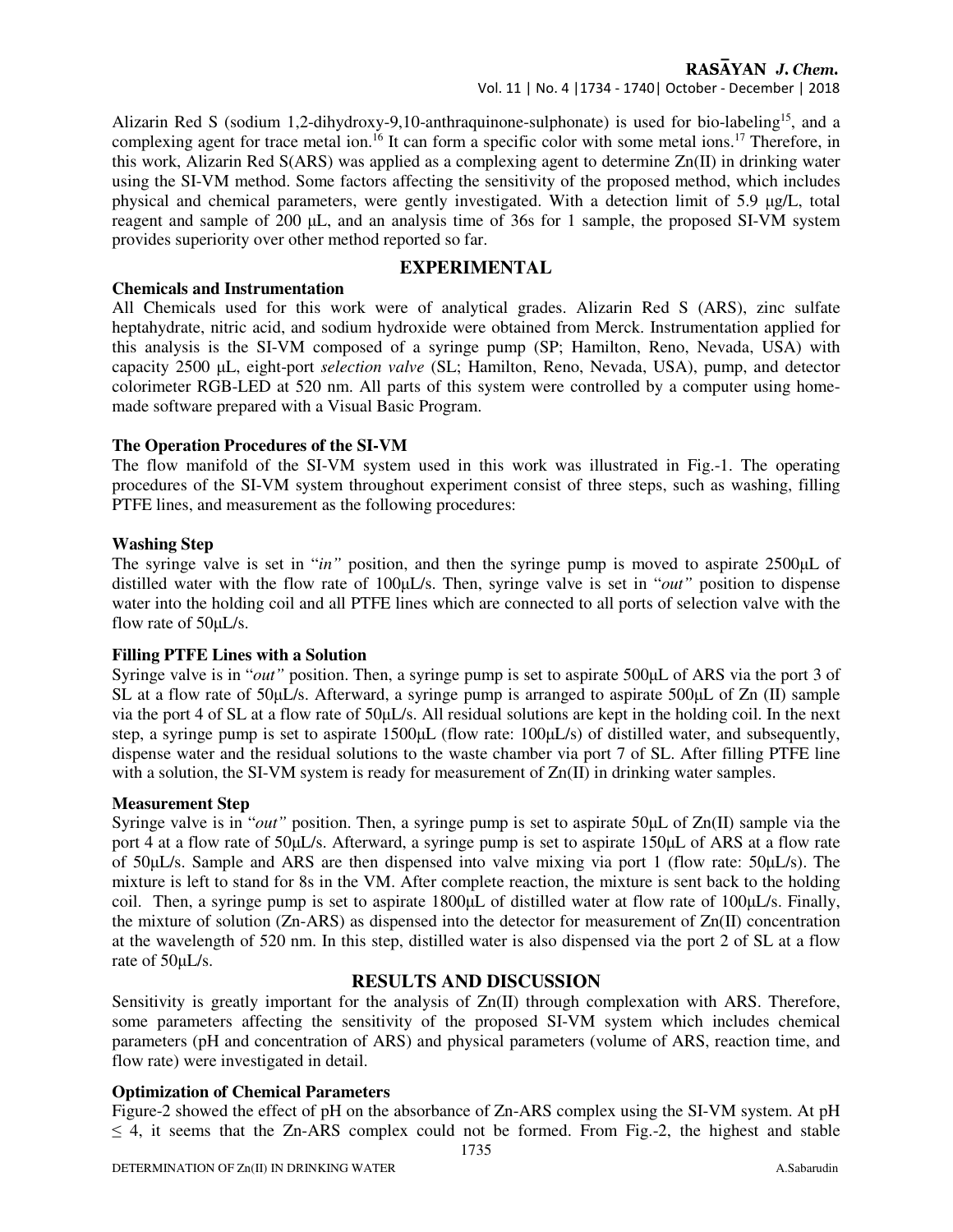# RASAYAN J. Chem.

Vol. 11 | No. 4 |1734 - 1740| October - December | 2018

absorbance was achieved when the pH was adjusted at 4.5 or higher, indicating the Zn-ARS complex occurred at  $pH \ge 4.5$ . Probably, at  $pH \ge 4.5$ , the phenolic OH groups of ARS has been deprotonated and it reacted with Zn(II) to form ARS-Zn(II) complex. Accordingly, pH 4.5 was chosen as optimum pH and used throughout the experiment.



Fig.-1: Manifold of the SI-VM System. SP: Syringe Pump, SV: Syringe Valve, HC: Holding Coil, MV: Mixing Valve, SL: Selection Valve, Distilled Water (1), Waste (2), Alizarin Red S (3), and Sample (4)



Fig.-2: Effect of pH on the Absorbance of Zn-ARS Complex. Zn(II): 1 ppm, 50 µL; ARS: ARS  $3x10^{-4}$  M, 100 µL, Reaction Time: 13 s; Flow Rate: 50 µL/s

Effect of ARS concentration for the formation of Zn-ARS complex by mean of the SI-VM system was investigated as shown in Fig.-3. The absorbance of the complex rose with the increase in ARS concentration. The ARS concentration of  $5x10^{-5}M$  was selected for the further experiment because of largest absorbance differences between blank and sample solution, indicating the highest sensitivity of the proposed method. Additionally, at high concentration of ARS ( $>5x10^{-5}M$ ), the baseline of the resulted peak became increasingly noisy while the reproducibility was unsatisfactory.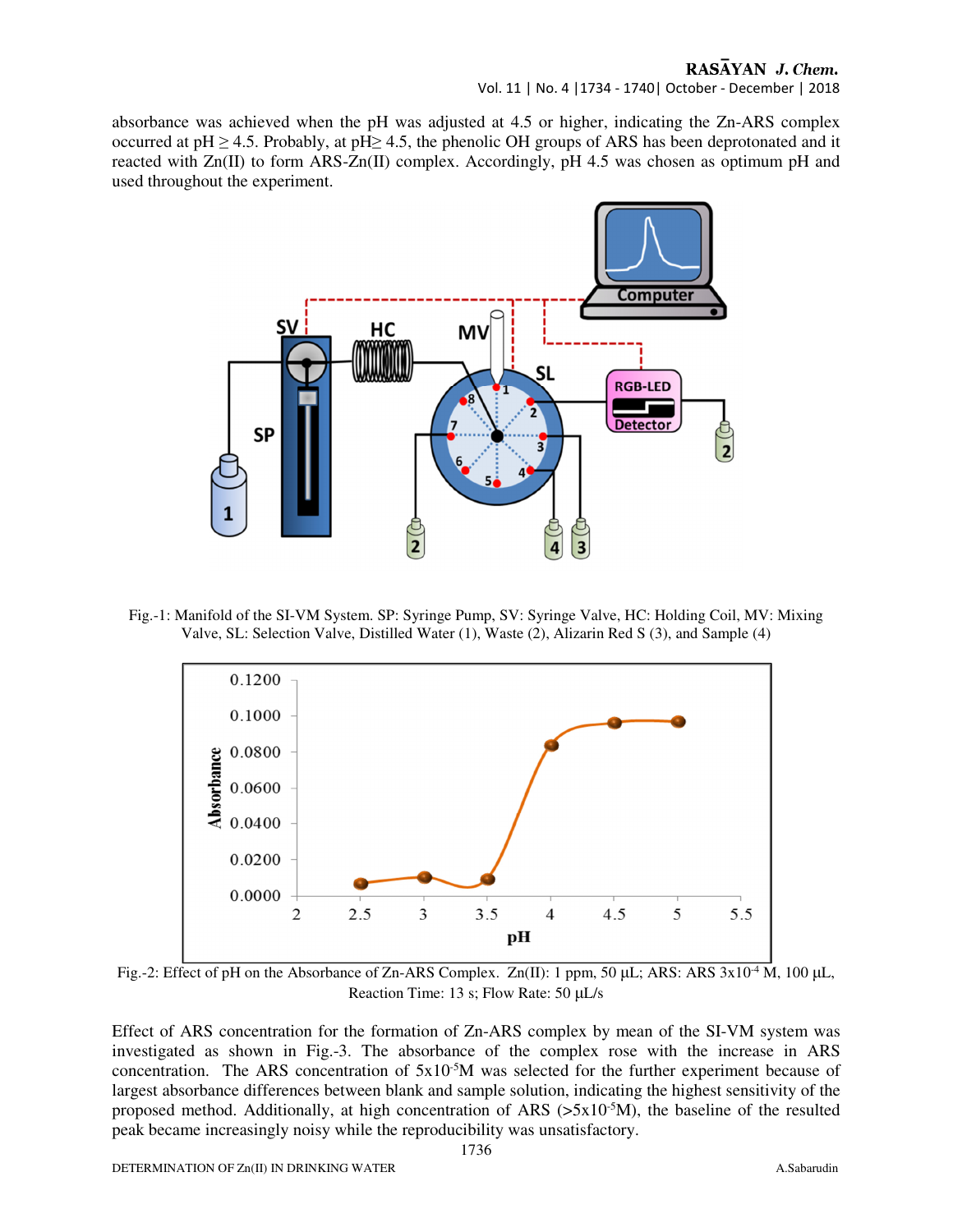

Fig.-3: Effect of ARS Concentration on the Absorbance of Zn-ARS Complex. Zn(II): 1 ppm, 50 µL; ARS Volume: 100 µL, pH: 4.5, Reaction Time: 13 s; Flow Rate: 50 µL/s.

Further investigation of the formation of Zn-ARS complex was examined by a batch-wise method to confirm the coordination bond between Zn and ARS. It was found that the maximum absorbance of the Zn-ARS complex was achieved when the molar ratio of Zn/ARS is 1:2. This result indicated that 2 moles of ARS reacted with 1 mole Zn(II) ion to form a five-membered ring of the complex as illustrated in Fig.- 4.



Fig.-4: Stoichiometric Coordination of Zn-ARS Complex

#### **Optimization of Physical Parameters**

The effect of ARS volume was examined from 25 to  $300 \mu L$ , while the volume of  $Zn(II)$  was kept constant (50 $\mu$ L). For this experiment, concentrations of ARS and Zn(II) were adjusted to 5x10<sup>-5</sup>M and 1ppm, respectively. The volume of ARS is useful to estimate the amount of Zn(II) that can react with ARS. However, attention should be paid because increasing volume of ARS can dilute the sample which may decrease the absorbance of the reaction product (complex). As the results, the peak height (which corresponds to the absorbance) increased as the ARS volume increased from 25 to 100µL, and reached nearly constant absorbance from 150 to 300 µL. As a compromise to the analysis time, 150 µL was selected as an optimum ARS volume.

The effect of reaction time on the formation of the Zn-ARS complex was examined from 3 to 25s in the mixing chamber of the SI-VM system. As the time is raised, there is a gradual increase in the absorbance, which is showing more extensive the formation of the complex. In this work, the adopted reaction time was 8s, as a compromise for acceptable reproducibility of the peak and the baseline noise.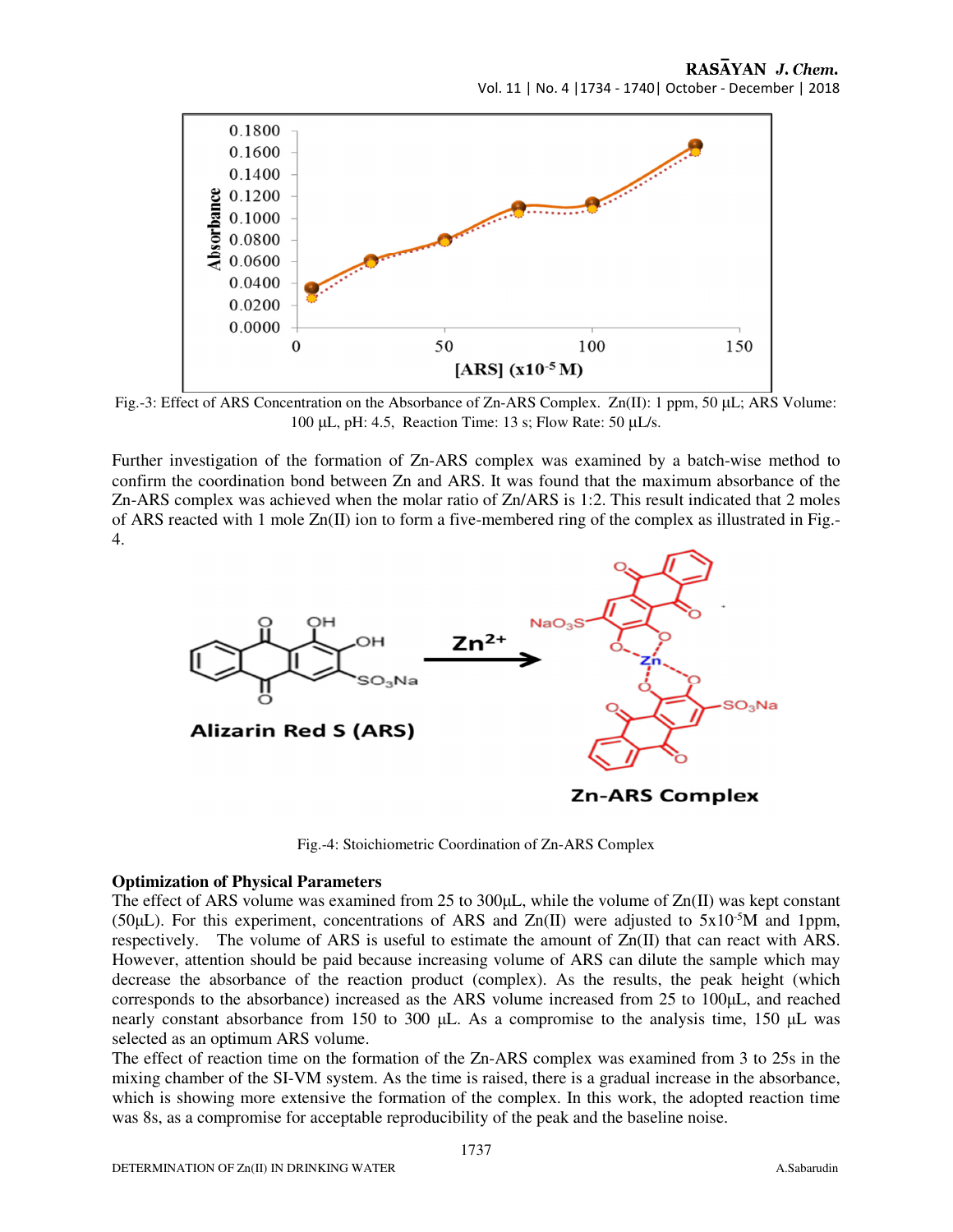## RASAYAN J. Chem.

## Vol. 11 | No. 4 |1734 - 1740| October - December | 2018

Effect of Zn-ARS complex formed in the VM was investigated from 10 to 70µL/s. Low flow rates increase the possibility of the detector to read the absorbance more accurately, but the high dispersion of Zn-ARS complex into a carrier solution occurred, resulting in a decrease of sensitivity. On the other hand, a high flow rate can cause less accuracy of absorbance measurement although high dispersion can be avoided. Higher peak intensity (absorbance) were obtained in the range of flow rate from 40-60µL/s. As a compromise of the analysis time and the sensitivity, 50µL/was adopted for further experiment. The conditions optimized for the determination of Zn(II) using ARS as a complexing agent by employing the SI-VM system were summarized in Table-1.

| Table-1. Optimized Parameters for Determination of Zil(11) by The SI-VIN |                   |                           |                      |  |
|--------------------------------------------------------------------------|-------------------|---------------------------|----------------------|--|
| No                                                                       | Parameter         | <b>Examined Range</b>     | Optimum condition    |  |
|                                                                          | рH                | $2.5 - 5$                 |                      |  |
|                                                                          | ARS concentration | $(3 - 140)$ x $10^{-5}$ M | $5 \times 10^{-5}$ M |  |
|                                                                          | ARS volume        | $25 - 300 \mu L$          | $150 \mu L$          |  |
|                                                                          | Reaction time     | $3 - 25s$                 | oз                   |  |
|                                                                          | Flow rate         | $10 - 70$ uL/s            | $50 \mu L/s$         |  |

Table-1: Optimized Parameters for Determination of Zn(II) by The SI-VM

#### **Calibration Curve, Limit of Detection, and Application**

The calibration graph was constructed by varying concentration of  $Zn(II)$  from  $0 - 1$  ppm as shown in Fig.-5. Good linearity could be attributed to this graph as the correlation coefficient  $(R^2)$  was 0.9967. The relative standard deviation of 5 measurements of 0.4 ppm Zn(II) solution was 2.06%, showing the excellent precision of the SI-VM method. High throughput sampling rate (100 samples/h) could be achieved by the proposed method.



Fig.-5: Calibration Curve for Determination of Zn(II) using the SI-VM Method

The limit of detection (LOD) attained by the SI-VM method was 5.9 ppm of Zn(II). This LOD was determined by the equation as follows: LOD =  $3.3(\sigma/S)$  where  $(\sigma)$  is the standard deviation of peak absorbance and (S) is the slope of the calibration curve. The standard deviation is determined according to the standard deviation of the blank solution or Y-intercept of the calibration curve. This calculation method is better than the signal-to-noise ratio (S/N) method because the bias can be reduced.

The SI-VM method was successfully applied to the determination of Zn(II) in drinking water samples. In this work, the samples were obtained from 3 refills drinking water companies. The water samples were acidified with nitric acid (3mL concentrated acid for 1L sample) and filtered using 0.45-micron filter paper.<sup>18</sup> All samples were put in a clean polypropylene bottle and kept in a refrigerator before being aspirated into the SI-VM system. The analytical results of Zn(II) in drinking water samples were given in Table-2. It was found that results of Zn(II) concentrations using the SI-VM method were in good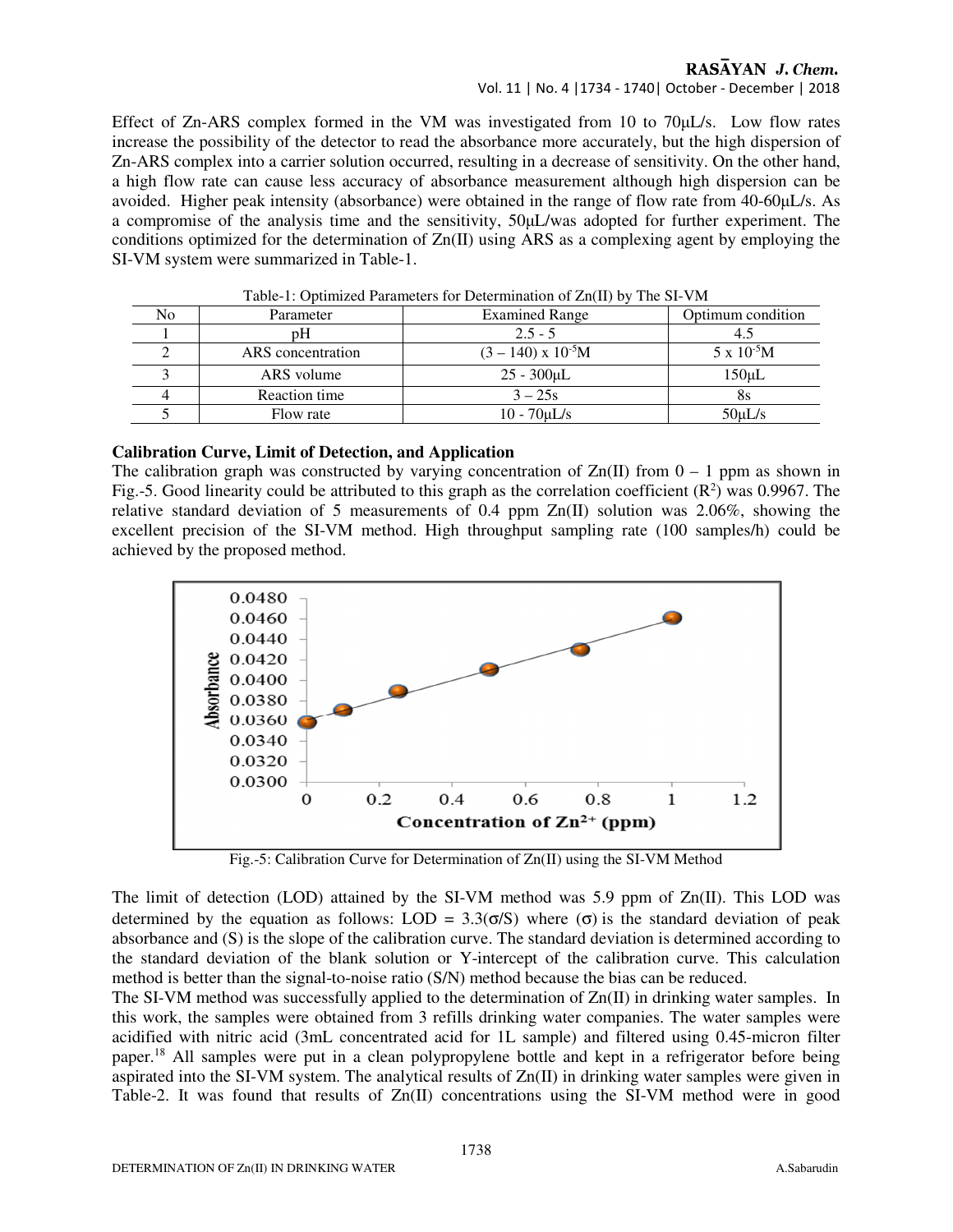agreement with the atomic absorption spectrophotometry  $(AAS)$  method<sup>19,20,21</sup>, showing a good accuracy of the proposed method.

Table-2: Analytical Results of Zn(II) in Drinking Water Samples Determined by the SI-VM and AAS Methods  $(n=5)$ 

| Drinking water | $Zn(II)$ Concentration/ ppm <sup>*a</sup> | $RSD/$ % | $\text{AAS}^{*b}$ / ppm |
|----------------|-------------------------------------------|----------|-------------------------|
|                | $0.330\pm0.011$                           | 3.33     | $0.342\pm0.008$         |
|                | $0.182 \pm 0.005$                         | 2.74     | $0.186 \pm 0.010$       |
|                | $0.323 \pm 0.007$                         | 217      | $0.318\pm0.008$         |

\*a Results obtained by the proposed SI-VM method, \*b results obtained by AAS method

#### **CONCLUSION**

The sequential injection analysis coupled with the mixing chamber was successfully developed for the determination of  $Zn(II)$  in drinking water samples using Alizarin Red S as a complexing agent. High sensitivity, less reagent and sample consumptions, and short analysis time can be attributed as benefits of the proposed method in comparison to the conventional AAS method. Additionally, due to easy-to-use and automatic operation procedures of the SI-VM system, this method has widely potential to be applied to other analysis metal ions in water samples.

### **ACKNOWLEDGMENT**

This work was supported by Directorate General of Higher Education, Ministry of Education and Culture, Indonesia through Penelitian Unggulan Perguruan Tinggi (PUPT) 2017-2018

#### **REFERENCES**

- 1. K. Jothivenkatachalam, A. Nithya and S. C. Mohan, *Rasayan J. Chem*., **3**, 649 (2010)
- 2. J. Wang, Y. Niu, C. Zhang and Y. Chen, *Food Chem.*, **245**, 337 (2018), **DOI:**10.1016/j.foodchem.2017.10.054
- 3. J.J. Kim, I.H. Hwang, S.P. Jang, J. Kang, S. Kim, I. Noh, Y. Kim, C. Kim and R.G. Harrison, *Dalton Trans.*,**42**, 5500 (2013), **DOI:**10.1039/C3DT33024A
- 4. H.-Y. Lon, S. Gao and Z. Xi, *Inorg.Chem.Commun*., **12**, 300 (2009), **DOI:**10.1016/j.inoche.2009.01.013
- 5. A. Islam, S. Kumar, and H. Ahmad, *Food Chem.*,**213**, 775 (2016), **DOI:**10.1016/j.foodchem.2016.07.033
- 6. O.F. Filho, and H.J. Vieira, *Eclet. Quim. J*.,**34**, 67 (2009), **DOI:**10.26850/1678- 4618eqj.v34.2.2009.p67-72
- 7. N. Kaewwonglom, and J. Jakmunee, *Talanta*,**144,** 755 (2015), **DOI:**10.1016/j.talanta.2015.07.005
- 8. B.E.R. Cordero, and M.P.Cañizares-Macías, *Talanta*, **78**, 1069 (2009), **DOI:**10.1016/j.talanta.2009.01.024
- 9. R. B. R. Mesquita, and A. O. S. S. Rangel, *Anal. Chim. Acta*,**648**, 7 (2009), **DOI:**10.1016/j.aca.2009.06.030
- 10. D. Costa, M. L. C. Passos, A. M. O. Azevedo, and M. L. M. F. S. Saraiva, *Microchem. J.*,**134**, 98 (2017), **DOI:**10.1016/j.microc.2017.05.010
- 11. W. Thongchai, B. Liawruangrath, and S. Liawruangrath, *Talanta*,**81***,* 565 (2010), **DOI:**10.1016/j.talanta.2009.12.044
- 12. N. Ratnawimarnwong, K. Ponhong, N. Teshima, D. Nacapricha, K. Grudpan, T. Sakai, and S. Motomizu, *Talanta*,**96**, 50 (2012), **DOI:**10.1016/j.talanta.2012.02.027
- 13. P. D. Tzanavaras, *Pharm. Anal. Acta*, **3**, e114 (2012), **DOI:**10.4172/2153-2435.1000e114
- 14. A. Sabarudin, N. Lenghor, M. Oshima, L. Hakim, T. Takayanagi, Y.-H. Gao, and S. Motomizu, *Talanta*, **72**, 1609 (2007), **DOI:**10.1016/j.talanta.2007.01.024
- 15. M. J. Moester, M. A. Schoeman, I. B. Oudshoorn, M. M. van Beusekom, I. M. Mol, E. L. Kaijzel, C.W. Löwik, and K.E. de Rooij, *Biochem. Biophys. Res. Commun*,*.***443**, 80 (2014), **DOI:**10.1016/j.bbrc.2013.11.055